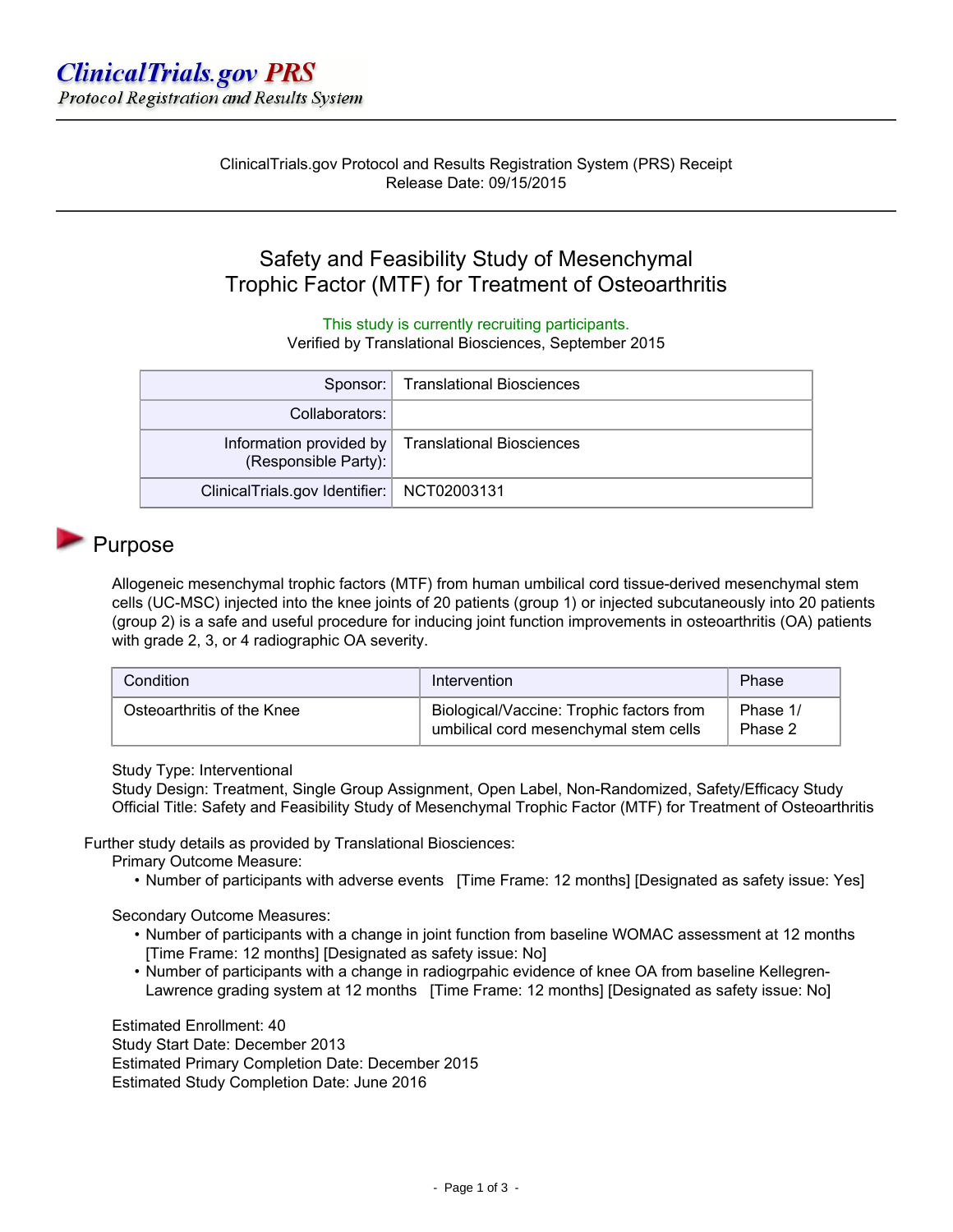| Arms                                                                                                                                                         | Assigned Interventions                                                            |
|--------------------------------------------------------------------------------------------------------------------------------------------------------------|-----------------------------------------------------------------------------------|
| Intra-articular knee injection of MTF<br>Trophic factors from umbilical cord<br>mesenchymal stem cells administered<br>intra-articularly.                    | Biological/Vaccine: Trophic factors from umbilical cord<br>mesenchymal stem cells |
| Subcutaneous injection of MTF<br>Trophic factors from umbilical cord<br>mesenchymal stem cells administered<br>subcutaneously once per week for 12<br>weeks. | Biological/Vaccine: Trophic factors from umbilical cord<br>mesenchymal stem cells |

Detailed Description:

The proposed study will assess primary safety and secondary efficacy endpoints of allogeneic UC-MSC-derived MTF administered to two arms osteoarthritis patients with grade 2, 3, or 4 radiographic OA severity (20 per arm). The first arm will receive an intra-articular injection of MTF into the knee joint under fluoroscopy. The second arm will receive 12 subcutaneous MTF injections, once per week.

For both arms, the primary objective of safety will be defined as freedom from treatment associated adverse events for the period of one year. The secondary objective of efficacy will include evaluation at baseline and at months 3 and 12 of efficacy endpoints of joint function improvement as assessed by Western Ontario and McMaster Universities Osteoarthritis Index (WOMAC).

# **Eligibility**

Ages Eligible for Study: 18 Years to 80 Years Genders Eligible for Study: Both Accepts Healthy Volunteers: No

### **Criteria**

Inclusion Criteria:

- Age >18 years and ability to understand the planned treatment.
- Subjects 18 years of age or older with idiopathic or secondary osteoarthritis of the knee with grade 2, 3, or 4 radiographic severity, as defined by the modified Kellgren–Lawrence classification

#### Exclusion Criteria:

- Pregnant women or cognitively impaired adults.
- Presence of large meniscal tears ("bucket handle" tears), as detected by clinical examination or by magnetic resonance imaging.
- Inflammatory or post infectious arthritis.
- More than 5 degrees of varus or valgus deformity.
- Kellgren Lawrence grade 4 osteoarthritis in two compartments (the medial or lateral compartments of the tibiofemoral joint or the patellofemoral compartment) in persons over 60 years of age.
- Intra-articular corticosteroid injection within the previous 3 months.
- A major neurologic deficit.
- Serious medical illness with a life expectancy of less than 1 year.
- Prior admission for substance abuse
- Body Mass Index (BMI) of 40 kg/m2 or greater
- Patient receiving experimental medication or participating in another clinical study within 30 days of signing the informed consent
- In the opinion of the investigator or the sponsor the patient is unsuitable for cellular therapy

## Contacts and Locations

Locations